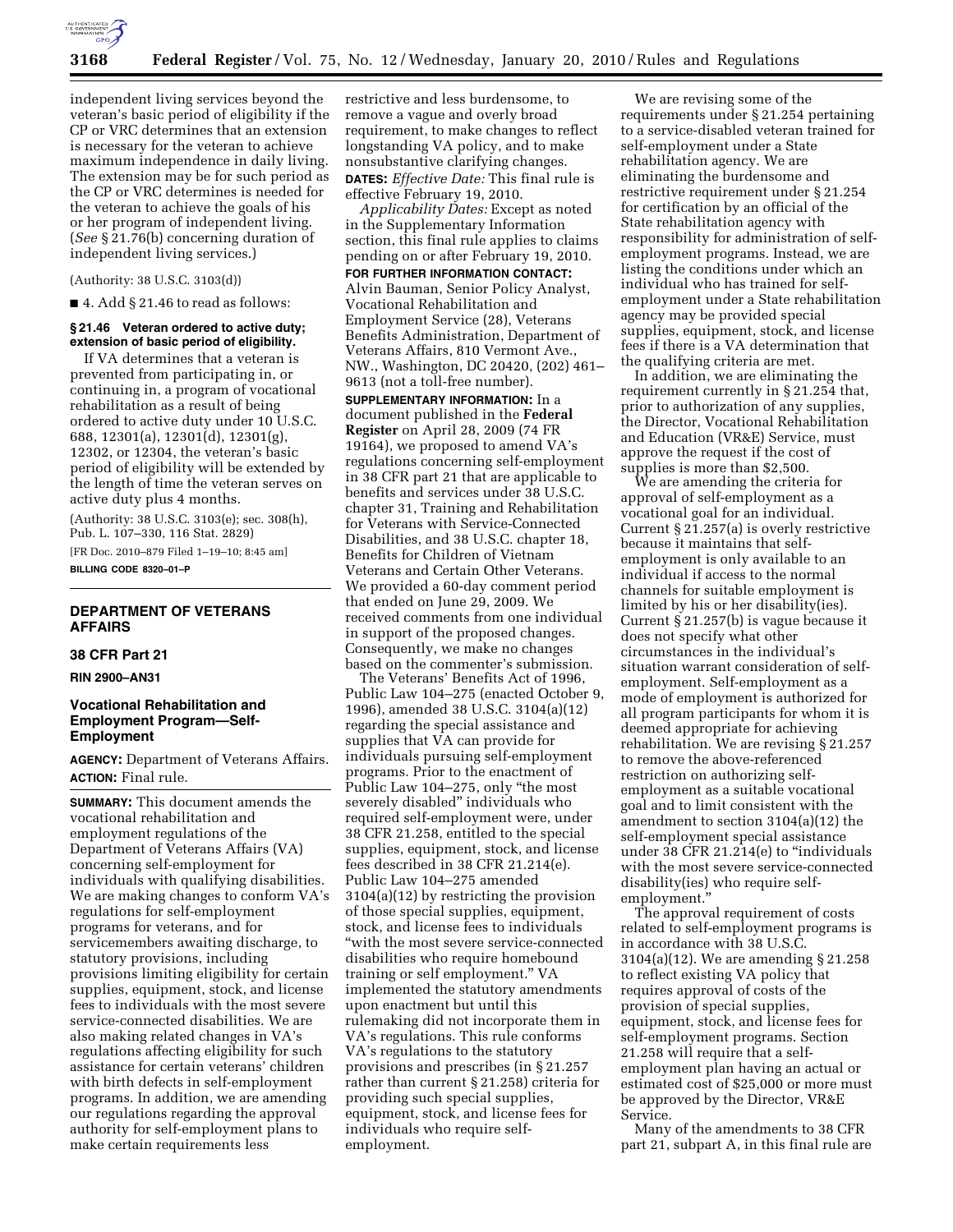also applicable to the vocational rehabilitation program under 38 U.S.C. chapter 18 regarding benefits for children of Vietnam veterans and certain other veterans (see 38 CFR part 21, subpart M). In subpart M, §§ 21.8020, 21.8210, and 21.8380 provide for the applicability of §§ 21.214, 21.254, 21.256, 21.257, 21.258, and 21.430 in a manner comparable to their application for a veteran under the chapter 31 program. Accordingly, we are amending § 21.8020 to clarify how we will apply § 21.257 to the provision of services and assistance under subpart M in a manner that we consider to be comparable to its application for a veteran under the 38 U.S.C. chapter 31 program. Under § 21.8020, an individual who has been determined to have limitations affecting employability arising from the effects of the individual's spina bifida or other covered birth defects, which are so severe as to necessitate selection of selfemployment as the only reasonably feasible vocational goal for the individual, will also be deemed to have met the requirements for application of § 21.257(e)(1) and (2). We are making a related clarifying change in § 21.8020(d), intended to remove the possible implication that selfemployment is not among the employment options for a participant's program under subpart M.

This final rule conforms VA's regulations to the provisions of 38 U.S.C. 3104(a)(12), as amended, and regarding those provisions is applicable to claims pending on or after the effective date of the amendments, October 9, 1996.

For the reasons stated above and in the notice of proposed rulemaking, the proposed rule is adopted as a final rule without change.

# **Paperwork Reduction Act of 1995**

This document contains no provisions constituting a collection of information under the Paperwork Reduction Act (44 U.S.C. 3501–3521).

### **Unfunded Mandates**

The Unfunded Mandates Reform Act of 1995 requires, at 2 U.S.C. 1532, that agencies prepare an assessment of anticipated costs and benefits before issuing any rule that may result in the expenditure by State, local, and tribal governments, in the aggregate, or by the private sector, of \$100 million or more (adjusted annually for inflation) in any year. This rule will have no such effect on State, local, and tribal governments, or on the private sector.

### **Executive Order 12866**

Executive Order 12866 directs agencies to assess all costs and benefits of available regulatory alternatives and, when regulation is necessary, to select regulatory approaches that maximize net benefits (including potential economic, environmental, public health and safety, and other advantages; distributive impacts; and equity). The Executive Order classifies a regulatory action as a ''significant regulatory action,'' requiring review by the Office of Management and Budget (OMB) unless OMB waives such review, if it is a regulatory action that is likely to result in a rule that may: (1) Have an annual effect on the economy of \$100 million or more or adversely affect in a material way the economy, a sector of the economy, productivity, competition, jobs, the environment, public health or safety, or State, local, or tribal governments or communities; (2) create a serious inconsistency or otherwise interfere with an action taken or planned by another agency; (3) materially alter the budgetary impact of entitlements, grants, user fees, or loan programs or the rights and obligations of recipients thereof; or (4) raise novel legal or policy issues arising out of legal mandates, the President's priorities, or the principles set forth in the Executive Order.

The economic, interagency, budgetary, legal, and policy implications of this final rule have been examined and it has been determined not to be a significant regulatory action under Executive Order 12866.

### **Regulatory Flexibility Act**

The Secretary hereby certifies that this final rule will not have a significant economic impact on a substantial number of small entities as they are defined in the Regulatory Flexibility Act, 5 U.S.C. 601–612. This final rule will not directly affect any small entities. Only individuals will be directly affected. Therefore, pursuant to 5 U.S.C. 605(b), this final rule is exempt from the initial and final regulatory flexibility analysis requirements of sections 603 and 604.

### **Catalog of Federal Domestic Assistance**

The Catalog of Federal Domestic Assistance numbers and titles for the programs that will be affected by this final rule are 64.116, Vocational Rehabilitation for Disabled Veterans; and 64.128, Vocational Training and Rehabilitation for Vietnam Veterans' Children with Spina Bifida or Other Covered Defects.

# **List of Subjects in 38 CFR Part 21**

Administrative practice and procedure, Armed forces, Civil rights, Claims, Colleges and universities, Conflict of interests, Education, Employment, Grant programs education, Grant programs—veterans, Health care, Loan programs—education, Loan programs-veterans, Manpower training programs, Reporting and recordkeeping requirements, Schools, Travel and transportation expenses, Veterans, Vocational education, Vocational rehabilitation.

Approved: December 30, 2009.

#### **John R. Gingrich,**

*Chief of Staff, Department of Veterans Affairs.* 

■ For the reasons set forth in the preamble, VA amends 38 CFR part 21 (subparts A and M) as follows:

# **PART 21—VOCATIONAL REHABILITATION AND EDUCATION**

### **Subpart A—Vocational Rehabilitation and Employment Under 38 U.S.C. Chapter 31**

■ 1. Revise the authority citation for part 21, subpart A to read as follows:

**Authority:** 38 U.S.C. 501(a), chs. 18, 31, and as noted in specific sections.

■ 2. Revise the subpart A heading as set forth above.

■ 3. Amend § 21.214 by:

■ a. In paragraph (e) introductory text, removing "services" and adding, in its place, "related assistance" and removing  $\cdot$ § 21.258" and adding, in its place, ''§§ 21.257 and 21.258''.

■ b. In paragraph (e)(3), removing ''incidental services'' and adding, in its place, "related assistance".

■ c. Revising the authority citation for paragraph (e).

The revision reads as follows:

# **§ 21.214 Furnishing supplies for special programs.**

\* \* \* \* \*

(Authority: 38 U.S.C. 3104(a)(12)) \* \* \* \* \*

■ 4. In § 21.254, revise paragraph (c) to read as follows:

# **§ 21.254 Supportive services.**

\* \* \* \* \* (c) *Individuals with service-connected disability(ies) trained for selfemployment under a State rehabilitation agency.* An individual with service-connected disability(ies) who has trained for self-employment under a State rehabilitation agency may be provided supplemental equipment and initial stocks and supplies similar